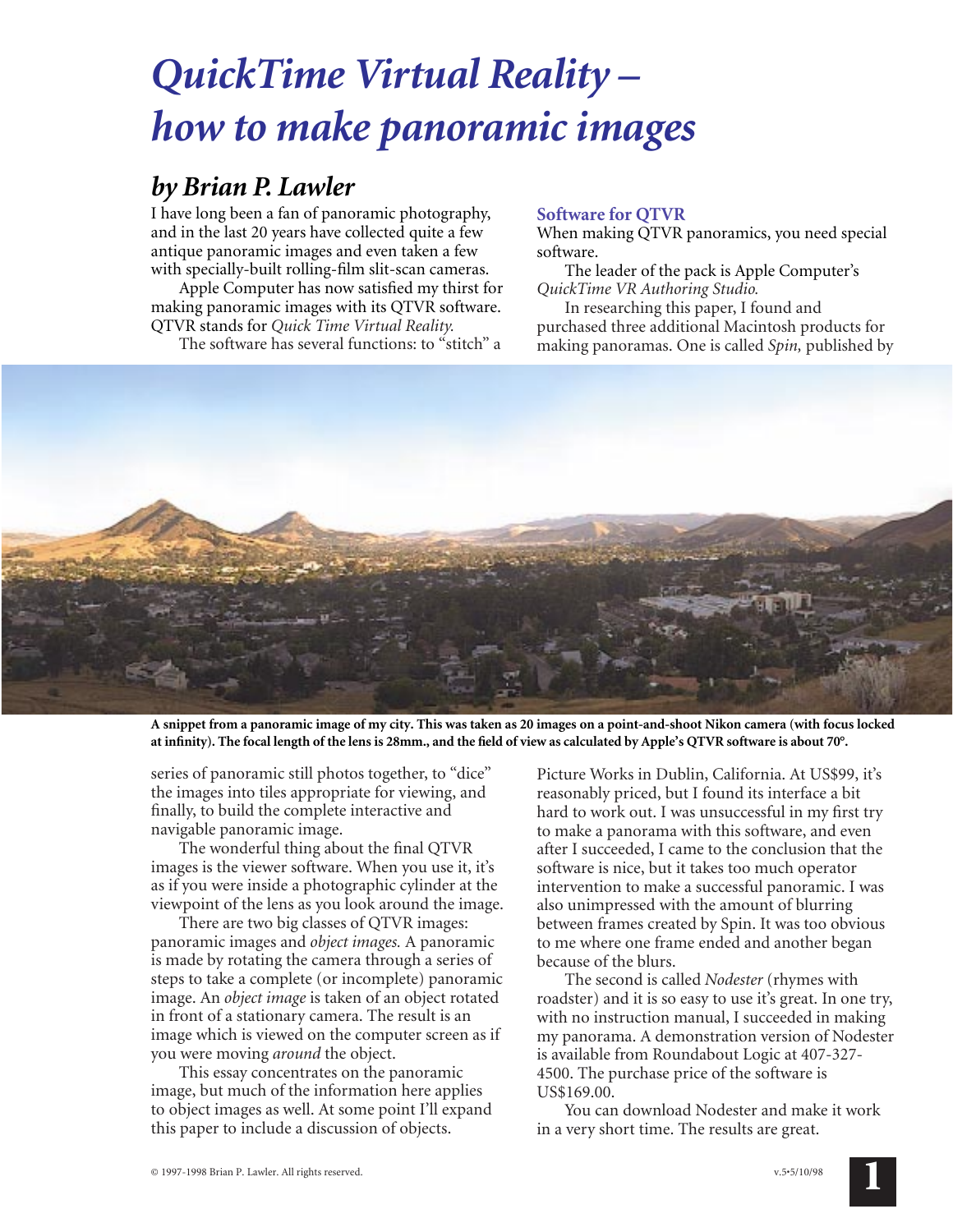

**and point-of-rotation of panoramic image**

The third product is called *PhotoVista* from Live Picture. At under \$90, it's a great deal, and its interface is very nice. For those who use the Windows operating system, both *Spin* and *PhotoVista* are also available in for Windows.

#### **Cameras and paraphernalia**

To make a QTVR panoramic image, you need a camera – and surprisingly almost any camera will work. Modestly wide angle lenses are best, and good sharp lenses are reasonably important.

Apple's manual recommends very wide angle lenses (a 15mm Nikkor is shown in their manual). It's my experience also that panoramic images taken close to the subject with moderately wide angle lenses are much better than long (or even normal) focal length lenses.

So far, my most pleasing panoramic prints have come from images made with a moderately wide 28mm lens. The aspect ratio of a 360° print from this lens is 5.7:1; the aspect ratio of a 15mm lens is much shorter, about 3.1:1. There is a huge amount of distortion in such an image.

You'll also need a tripod. A sturdy one with a rotating head is important. I have used a mediumquality tripod for my panoramas; it works fine.

tripod and then held my camera to the mount with a sturdy elastic band! It worked fine. Recent

advances include a nylon machine screw to attach

the camera to the mount.

**panorama.**

The next part can be tricky: an indexing camera/tripod mount. For my panoramas I have used a wooden bracket that I made in my workshop (see the drawing on page 5 for details). For my first experiments, I attached this to my

<u>Amin I</u>

**With the tripod and its rotating index head, the camera is panned through a series of frames to take the entire**

The important point is that the rotation of the



**The successive images (five of 20 total) taken for the panoramic image are shot in a clockwise direction. Notice that there is considerable overlap of images, and some variation in exposure. In out-of-doors scenes, the lighting is an even more critical issue. There are a number of thoughts on the issue, but the best is to avoid the direct sun if possible. This can be done by placing the camera where it will be shielded from the sun by an object. Another is to shoot in the dusk or dawn hours where there is no direct sunlight. A third is to shoot during mid-day where the sun is high overhead and will not shine directly into the camera.**

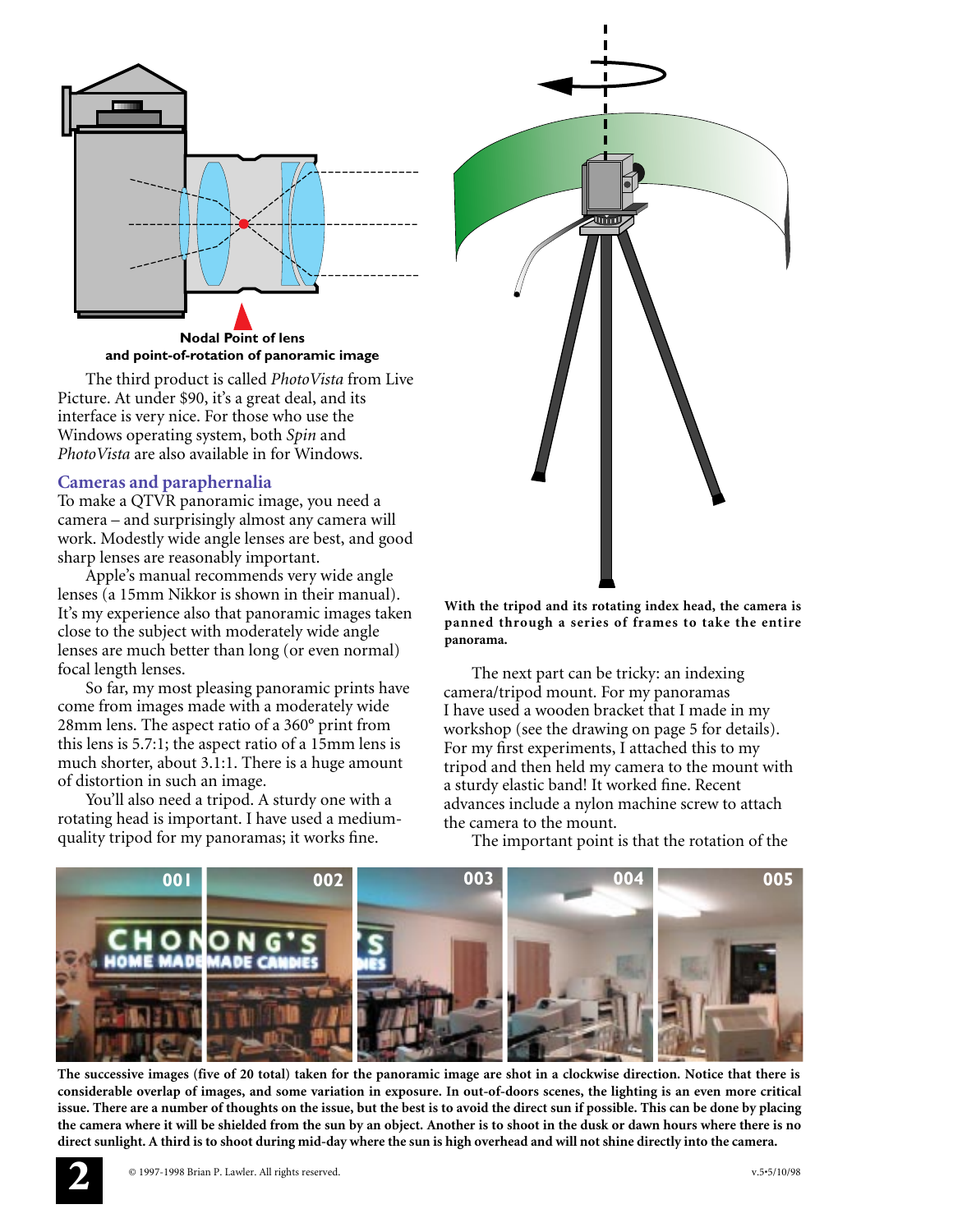camera should be around the lens' *nodal point.* It's much easier with full-size lenses to find the nodal point, but on the small camera I was using, I just *guessed* the nodal point to be approximately half way into the camera, and it has worked beautifully.

I have now made several wooden panoramic bases, and find them to be excellent alternatives to

Once you have established the number of steps to make the panorama, you can take the photos and make a test panoramic image.

Buy the new Apple QuickTIme Authoring Studio software or use Nodester; both will yield good results.

*QuickTime VR Authoring Studio* comes as a



**This is a 140° section of my Taj Mahal panoramic. This image was made with a Nikon 35mm point-and-shoot camera and 16 individual images. The quality of photos from this camera is excellent, and the image profits from the use of film (as opposed to digital imaging). Scanning was done on a Scitex SmartScan by the Apple Publishing Technology Centre in New Delhi.**

the nice, but rather expensive aluminum variety on the market. I bought a spirit level at the hardware store for \$3.50 (in the hand tools section), and I put that on the wooden base to set level when making my set-ups. A ball mount would be easier.

#### **Panoramic step-and-repeat**

When taking a series of panoramic images for QTVR, you must step the rotation so that the resulting images overlap by a considerable amount. Apple's documentation recommends an overlap of between 20 and 40 percent.

With this overlap, the QTVR stitching software can find enough common points in the images that it makes the process of combining the images into a single panoramic frame simpler.

Calculating the overlap and the number of steps with the digital camera was an interesting process. I succeeded by trial-and-error since I didn't know the focal length of the DC-20's lens.

After looking around for more information, I developed the chart at right. From this chart you can look up the focal length of your lens, see the angles of Field-Of-View (FOV), and the number of steps necessary for a panoramic image. Each of these assumes a 35mm camera, mounted in a *vertical* position on the tripod.

Since the image must be shot in an even number of steps, whatever the field of view, it must be evenly divisible into the 360° rotation of the camera.

collection of panoramic and object movie making tools. You can produce panoramic images, object images (photos of objects that can be viewed from any direction on the computer screen) or "scenes" which are a combination of panoramas, object movies, still images, and other graphic information to be navigated by the viewer on-screen.

The stitching step is the most impressive part of the QuickTime VR process. The software takes the images in the order you have designated, and looks for commonalities and points that can be stitched together to make a complete image. The stitch will cause the images to be stretched and blended together into a seamless image.

The software can also sharpen the result before saving it, though I prefer to do this in Photoshop.

| <b>Focal Length FOV Horiz.</b> |              | <b>FOV Vert.</b> | <b>Pan Steps</b> |
|--------------------------------|--------------|------------------|------------------|
| 15mm                           | $II0^\circ$  | $72^{\circ}$     | 10               |
| 18 <sub>mm</sub>               | $100^\circ$  | $66^\circ$       | 12               |
| 20 <sub>mm</sub>               | $94^\circ$   | $62^{\circ}$     | 12               |
| 24mm                           | $84^\circ$   | $55^\circ$       | 16               |
| 28 <sub>mm</sub>               | $74^\circ$   | $49^\circ$       | 16               |
| 35 <sub>mm</sub>               | $62^{\circ}$ | $41^{\circ}$     | 18               |
| 50 <sub>mm</sub>               | $46^\circ$   | $30^\circ$       | 24               |

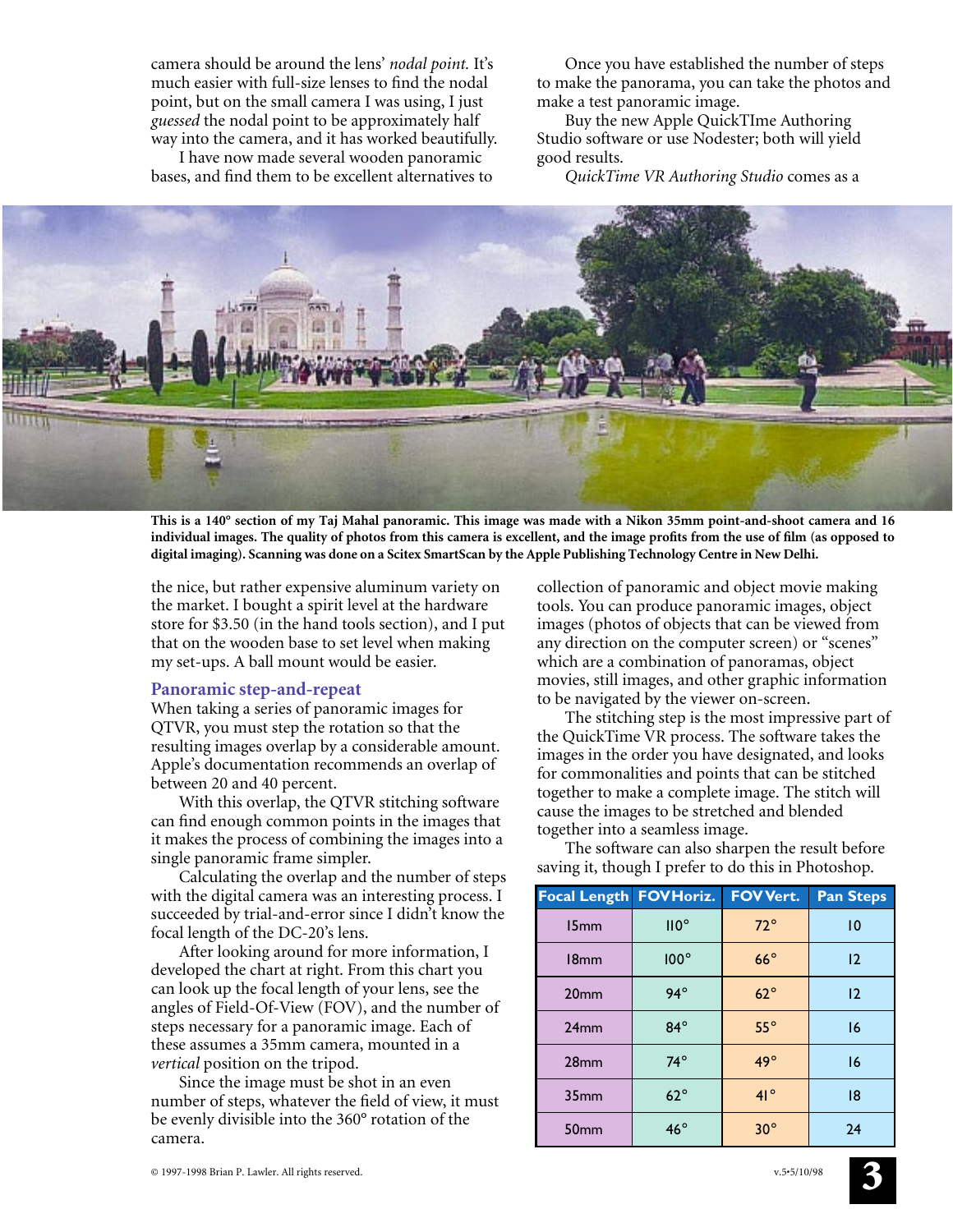After stitching, the image is saved as a vertical panorama in a single PICT file. This is handy (except for the vertical part) because you can open it in Adobe Photoshop and retouch it if necessary, then save it again before continuing the process.

The complete flat panorama is called a *Node.*

#### **Dicing and finishing**

When the Node file is ready for the next step, the image is "diced" by the QTVR software into 24 tiles which work together to make the QTVR panorama. After dicing, the finished panorama is



**This is a part of a QTVR panoramic image taken on the surface of Mars in 1997. The rover** *Sojourner* **can be seen in the foreground, and the rock called** *Yogi* **is in the upperright. NASA and JPL have used Apple's QTVR extensively in the Mars exploration photo imagery.**

saved in a format that can be read by various player software on Mac and Windows computers (QuickTime is the preeminent time-based image format for both Windows and Mac).

Each of the panoramas I have produced is a single node image consisting of 16-20 frames taken on one level plane.

#### **Hot Spots**

QTVR panoramic images can also have what are called *Hot Spots,* these being image areas that can be used as buttons to activate other panoramic movies, still photos, sounds, and other actions.

The process of creating Hot Spots is pretty simple. When the vertical stitched PICT file is complete, a new bit-mapped single-channel image is created that has solids painted in for the Hot Spots. Then, using the QTVR authoring tools, these hot spots are assigned actions.

It's possible then to use the hot spot in one panoramic image to activate another node or another movie to "walk" though a scene comprised of numerous QTVR panoramic images.

This is amazing technology, and it has opened my eyes to the potential for interactive panoramic images and scenes.

It requires a leap of imagination to put yourself inside the cylinder of an interactive panoramic image, but once you have experienced

it, you'll begin to see opportunities for this kind of image everywhere. You'll begin to see panoramically!

#### **Sources of images**

I have made panoramas now on three continents and in a few dozen locations. The results have been exciting.

I have used four different digital cameras, the Kodak DC20 and the DC50, the Nikon Coolpix 900 and the Olympus D600L. Only the Nikon camera can have its focus locked to a specific point, so thus far it is the best for this purpose.

My film-based panoramas have been made with both my point-and-shoot Nikon camera and an SLR Nikon 4004 camera on a wooden panoramic mount (see nest page).

After shooting the images on film, I have had them processed and scanned to Kodak Photo CD disc by my favorite supplier – Color 2000 in San Francisco, California.

Compared to digital camera images, film has tremendously more information, more exposure latitude and better color. In a phrase, shoot film if you have time – the results are vastly superior.

I like the Photo CD scans because they are consistent, and the positional accuracy of the frame in each scan is almost absolute. I never have to worry about the accuracy of the scan.

And, though I own a nice film scanner, the difficulty of scanning 20 or 40 images to get the files necessary for a panorama is too great. I'd rather pay the modest fee for Photo CD images to be made from my film. The results are better and more accurate than any scans I would make.

#### **Many happy panoramics to you**

Good luck and have fun with this interesting technology!

■ This is one of a series of essays I have written on graphic arts and computer subjects. Subjects range from dot gain and halftone screens, to preparing files for the World Wide Web.

For access to the others, please direct your browser to my FTP site on the World Wide Web: **www.callamer.com/bplawler/**

Brian P. Lawler Graphic Arts Consultant 6045 Madbury Court San Luis Obispo, California 93401 USA Phone: (805) 544-8814 Fax: (805) 544-8445 Email: bplawler@callamerica.net www.callamer.com/bplawler/

For more information on QTVR, also visit the Apple Computer QTVR web site: http://www.apple.com/quicktime/qtvr/